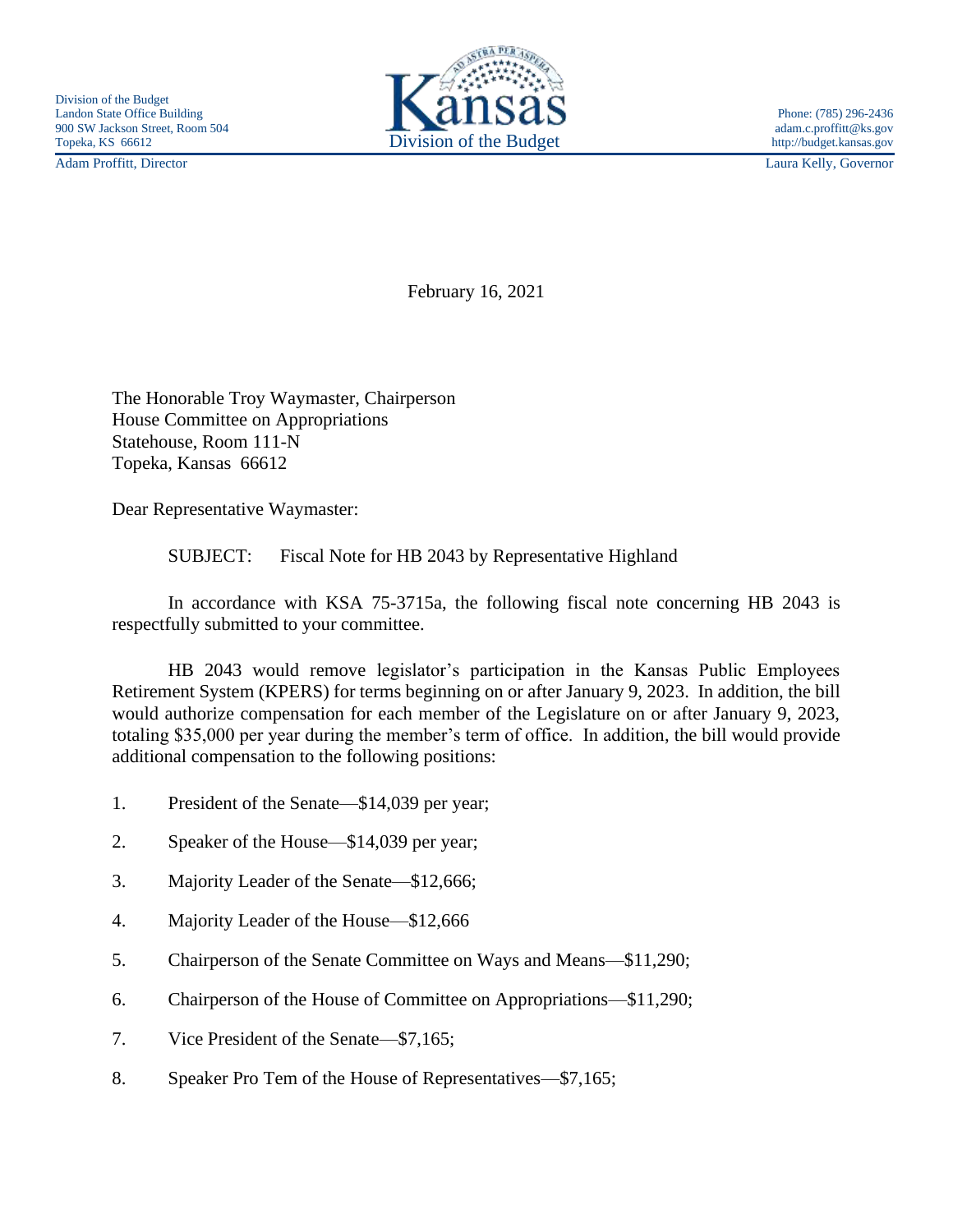- 9. Assistant Majority Leader of the Senate—\$7,165;
- 10. Assistant Majority Leader of the House of Representatives—\$7,165;
- 11. Assistant Minority Leader the Senate—\$7,165; and
- 12. Assistant Minority Leader of the and House of Representatives—\$7,165.

Also, the bill would remove authorization for legislators to receive mileage and subsistence allowances that is currently authorized by law.

According to KPERS, current legislators are considered regular members of KPERS. However, a legislator can elect to participate in KPERS at the time he or she is sworn into office. If a legislator elects to participate in KPERS, he or she also elects the compensation that can be used to calculate the KPERS benefit, including daily legislative pay, subsistence allowance, and non-session expenses. KPERS reports the most common election by legislators is to include all three compensation pieces. KPERS notes that legislators contribute 6.0 percent of the annualized amount of compensation that is elected to be included in the benefit. Legislative Administrative Services contributes the statutory employer contribution on the annualized compensation elected by legislators, which currently is 14.23 percent in FY 2021 and 14.09 percent in FY 2022 (excluding the KPERS Death and Disability Program rate).

The KPERS actuary completed a cost study for HB 2043 and estimates the bill would increase the KPERS employer contribution for the State/School Group by 0.03 percent beginning in FY 2024, as the unfunded liability would be funded over a smaller payroll base without current legislators. KPERS notes that the statutory rates for FY 2024 are not certified until the December 31, 2020 Actuarial Valuation is accepted by the KPERS Board, which is scheduled to occur in July 2021. The estimated 0.03 percent employer contribution increase in FY 2024 is estimated at \$1.5 million from all participating KPERS State/School Group employers.

Legislative Administrative Services (LAS) completed an analysis of the provisions of HB 2043 with salary and wages, subsistence, legislative allowance, and mileage costs during the 2019 Legislative Session for the 165 legislative members. LAS indicates that the provisions of HB 2043 would result in salary and wages expenditures totaling \$6,231,976, including fringe benefits. For the 2019 Legislative Session, total costs for salary and wages, legislative allowance, and mileage totaled \$5,305,129. As a result, the enactment of HB 2043 would result in an expenditure increase of \$926,847, all from the State General Fund, beginning in FY 2023.

LAS noted that costs from the 2020 Legislative Session were not used for this comparison analysis, as the COVID-19 pandemic reduced the duration of that session. In addition, LAS notes that employer costs vary by legislator, depending on whether the member lives within a 50-mile radius of Topeka. If the member lives inside the 50-mile radius, the legislator's salary, subsistence, and allowance are all taxable earnings. Outside the 50-mile radius, only the salary and legislative allowance are taxable earnings. HB 2043 would make the entire \$35,000 salary taxable for each